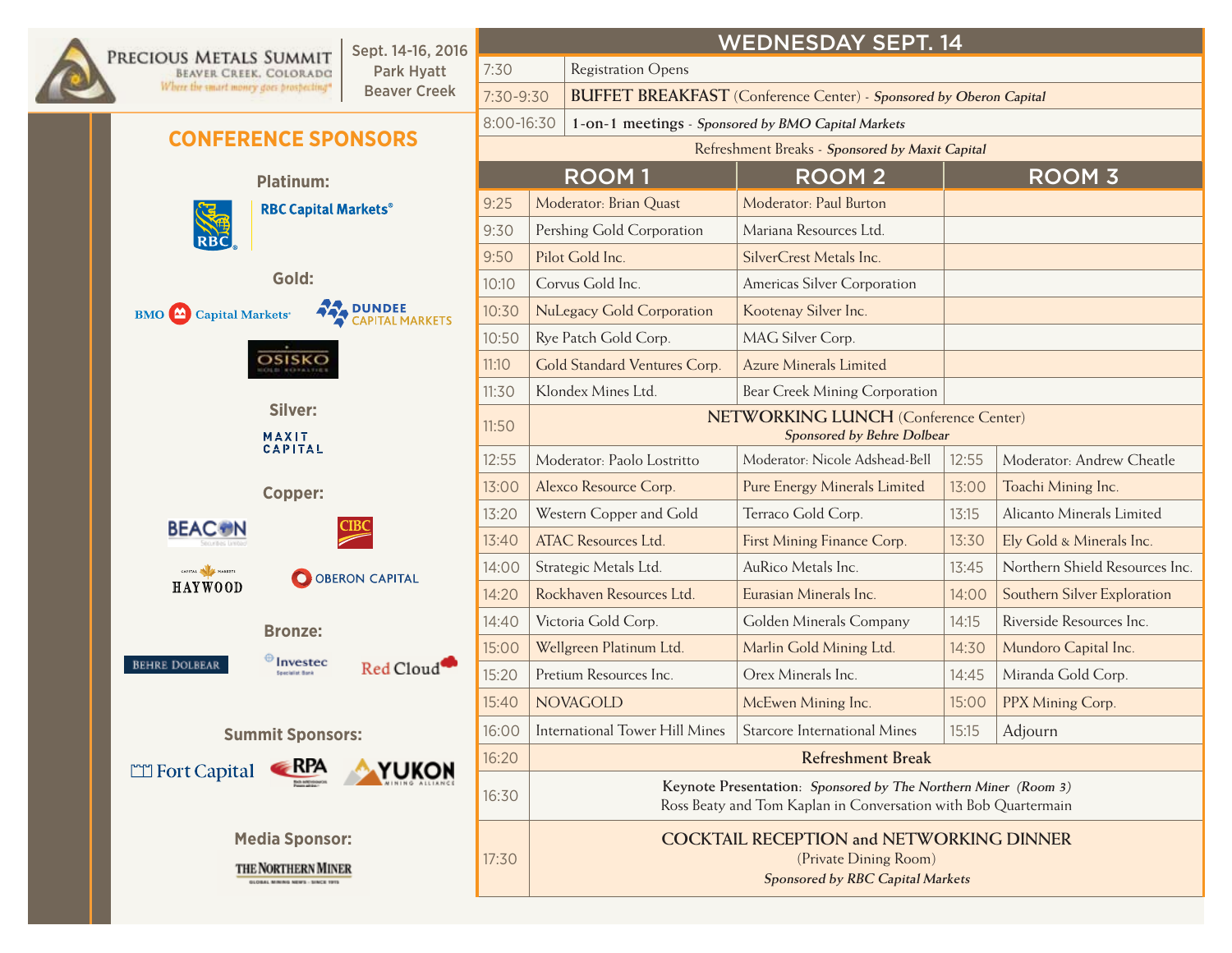|            |                                                       | <b>THURSDAY SEPT. 15</b>                                                                                                                             | <b>FRIDAY SEPT. 16</b>            |                                                     |                                                         |                                   |  |  |  |
|------------|-------------------------------------------------------|------------------------------------------------------------------------------------------------------------------------------------------------------|-----------------------------------|-----------------------------------------------------|---------------------------------------------------------|-----------------------------------|--|--|--|
| 7:30       | <b>Registration Opens</b>                             |                                                                                                                                                      | 7:30<br><b>Registration Opens</b> |                                                     |                                                         |                                   |  |  |  |
| 7:30-9:00  | <b>BUFFET BREAKFAST</b> - Sponsored by Oberon Capital |                                                                                                                                                      |                                   |                                                     | <b>BUFFET BREAKFAST</b> - Sponsored by RPA<br>7:30-9:00 |                                   |  |  |  |
| 8:00-16:30 | 1-on-1 Meetings                                       |                                                                                                                                                      | 8:00-14:00<br>1-on-1 Meetings     |                                                     |                                                         |                                   |  |  |  |
|            | <b>ROOM1</b>                                          | <b>ROOM 2</b><br><b>ROOM 3</b>                                                                                                                       |                                   |                                                     | <b>ROOM1</b>                                            | <b>ROOM2</b>                      |  |  |  |
| 8:05       | Moderator: Tara Hassan                                | Moderator: Eric Lemieux                                                                                                                              |                                   | 8:15                                                | Moderator: Joe Foster                                   | Moderator: Neil Adshead           |  |  |  |
| 8:10       | Columbus Gold Corporation                             | <b>Constantine Metal Resources</b>                                                                                                                   |                                   | 8:20                                                | Gascoyne Resources Limited                              | Nighthawk Gold Corp.              |  |  |  |
| 8:30       | Brazil Resources Inc.                                 | <b>Royal Nickel Corporation</b>                                                                                                                      |                                   | 8:40                                                | <b>Emmerson Resources Limited</b>                       | Golden Predator Mining Corp.      |  |  |  |
| 8:50       | Serabi Gold plc                                       | Callinex Mines Inc.                                                                                                                                  | 9:05 Moderator: Robert Cohen      | 9:00                                                | Dacian Gold Limited                                     | Sabina Gold & Silver Corp.        |  |  |  |
| 9:10       | Luna Gold Corp.                                       | Aquila Resources Inc.                                                                                                                                | Algold Resources Ltd.             | 9:20                                                | Newmarket Gold Inc.                                     | Auryn Resources Inc.              |  |  |  |
| 9:30       | Crusader Resources Limited                            | Sierra Metals Inc.                                                                                                                                   | Cardinal Resources Limited        | 9:40                                                | Vista Gold Corp.                                        | Atlantic Gold Corporation         |  |  |  |
| 9:50       | Integra Gold Corp.                                    | Lydian International Limited                                                                                                                         | Sarama Resources Ltd.             | 10:00                                               | Doray Minerals Ltd.                                     | Marathon Gold Corporation         |  |  |  |
| 10:10      |                                                       | <b>Refreshment Break</b>                                                                                                                             | 10:20                             | <b>Refreshment Break</b>                            |                                                         |                                   |  |  |  |
| 10:20      | <b>Beadell Resources Ltd</b>                          | NovaCopper-Trilogy Metals                                                                                                                            | West African Resources Ltd.       | 10:30                                               | <b>Gold Road Resources Limited</b>                      | Mawson Resources Ltd.             |  |  |  |
| 10:40      | Belo Sun Mining Corp.                                 | Tintina Resources Inc.                                                                                                                               | Orezone Gold Corporation          | 10:50                                               | RTG Mining Inc.                                         | Dalradian Resources Inc.          |  |  |  |
| 11:00      | <b>Troy Resources Limited</b>                         | <b>Atico Mining Corporation</b>                                                                                                                      | Roxgold Inc.                      | 11:10                                               | Balmoral Resources Ltd.                                 | Aldridge Minerals Inc.            |  |  |  |
| 11:20      | GoldQuest Mining Corp.                                | <b>Exeter Resource Corporation</b>                                                                                                                   | Gryphon Minerals Limited          | 11:30                                               | Eastmain Resources Inc.                                 | Orvana Minerals Corp.             |  |  |  |
| 11:40      | Calibre Mining Corp.                                  | <b>NGEx Resources Inc.</b>                                                                                                                           | Teranga Gold Corporation          | 11:50                                               | Minera Alamos Inc.                                      | Euro Sun Mining Inc.              |  |  |  |
| 12:00      |                                                       | NETWORKING LUNCH (Private Dining Room) Sponsored by Beacon Securities                                                                                | 12:10                             | Oceanus Resources Corporation                       | Lithium X                                               |                                   |  |  |  |
| 13:05      | Moderator: Joe Mazumdar                               | Moderator: Dan Rollins                                                                                                                               | Moderator: Robert Cohen           |                                                     | <b>CLOSING LUNCH &amp; CRAFT BEER TASTING:</b>          |                                   |  |  |  |
| 13:10      | Cordoba Minerals Corp.                                | Pure Gold Mining Inc.                                                                                                                                | OreCorp Limited                   | 12:30                                               |                                                         | "BEAVERS, BULLS & BREWS" (Room 3) |  |  |  |
| 13:30      | Red Eagle Mining Corporation                          | Premier Gold Mines Limited                                                                                                                           | Orca Gold Inc.                    |                                                     |                                                         | Sponsored by Haywood              |  |  |  |
| 13:50      | INV Metals Inc.                                       | GoGold Resources Inc.                                                                                                                                | Taung Gold International Ltd.     |                                                     |                                                         |                                   |  |  |  |
| 14:10      | Lundin Gold Inc.                                      | Skeena Resources Limited                                                                                                                             | <b>DRDGOLD</b> Limited            |                                                     |                                                         |                                   |  |  |  |
| 14:30      | Goldsource Mines Inc.                                 | IDM Mining Ltd.                                                                                                                                      | <b>Blackham Resources Limited</b> |                                                     | <b>SAVE THE DATE:</b>                                   |                                   |  |  |  |
| 14:50      | Laguna Gold Ltd.                                      | Canarc Resource Corp.                                                                                                                                | Xanadu Mines Ltd.                 |                                                     |                                                         | <b>Inaugural London</b>           |  |  |  |
| 15:10      |                                                       | <b>Refreshment Break</b>                                                                                                                             |                                   | <b>5th Annual Zurich<br/>Precious Metals Summit</b> | <b>Precious Metals Summit</b>                           |                                   |  |  |  |
| 15:20      | TriMetals Mining Inc.                                 | Osisko Mining Inc.                                                                                                                                   |                                   |                                                     | <b>November 2-3, 2016</b>                               | <b>November 4, 2016</b>           |  |  |  |
| 15:40      | Midas Gold Corp.                                      | Falco Resources Ltd.                                                                                                                                 |                                   |                                                     |                                                         |                                   |  |  |  |
| 16:00      | Golden Queen Mining Co.                               | Barkerville Gold Mines Ltd.                                                                                                                          |                                   |                                                     |                                                         |                                   |  |  |  |
| 16:20      | NewCastle Gold Ltd.                                   | TerraX Minerals Inc.                                                                                                                                 |                                   |                                                     |                                                         |                                   |  |  |  |
| 16:40      |                                                       | <b>Break</b>                                                                                                                                         |                                   |                                                     |                                                         |                                   |  |  |  |
| 16:50      |                                                       | Keynote Presentation: Sponsored by Dundee Capital Markets (Room 3)<br>John Hathaway and Ronald-Peter Stöferle in Conversation with Martin Murenbeeld |                                   |                                                     |                                                         |                                   |  |  |  |
| 18:00      |                                                       | <b>COCKTAIL RECEPTION</b> (Private Dining Room) - Sponsored by Osisko Gold Royalties                                                                 |                                   |                                                     |                                                         |                                   |  |  |  |